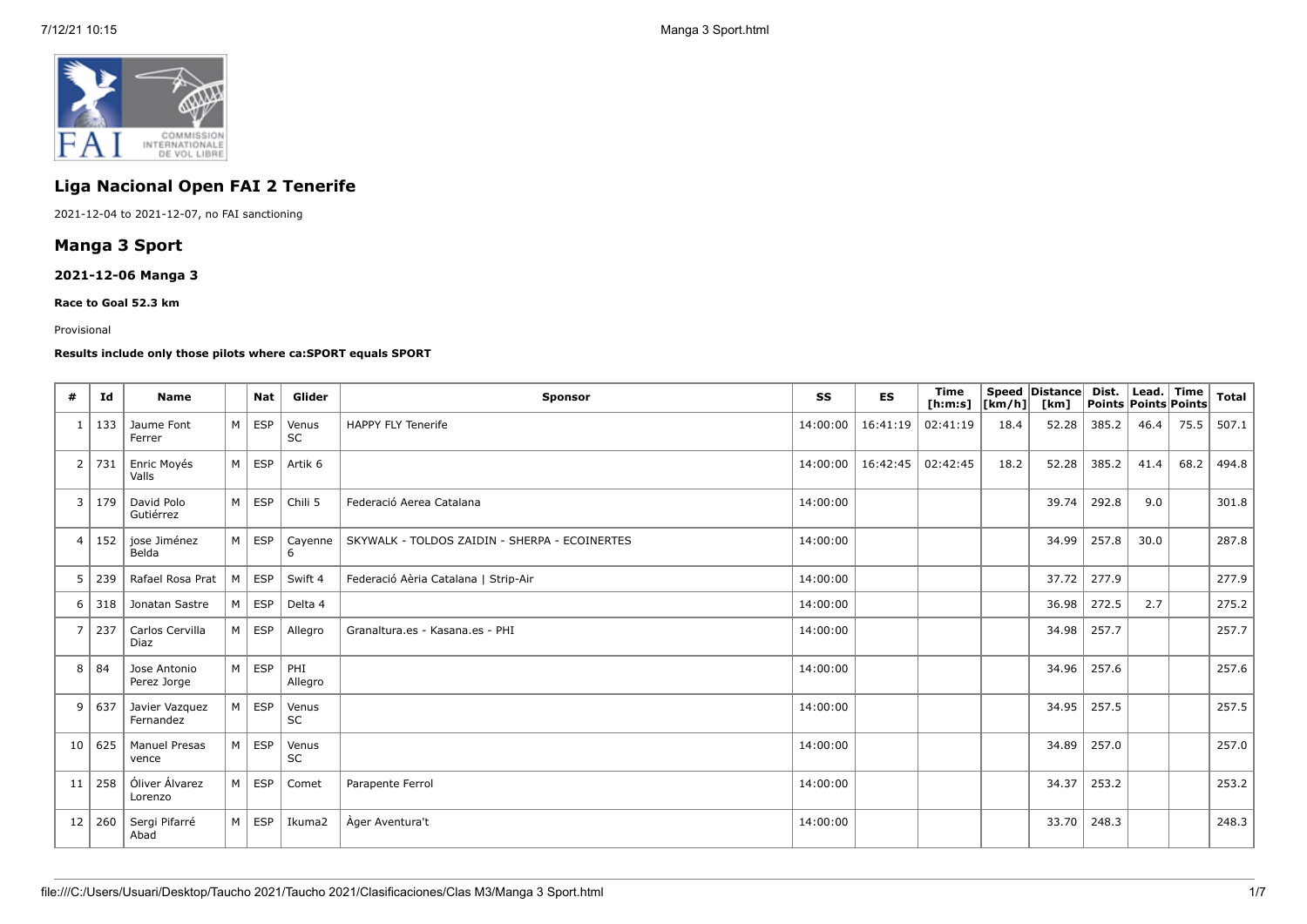.

| #   | Id  | <b>Name</b>                    |                | <b>Nat</b> | Glider           | Sponsor                                                                                                                                             |          | <b>ES</b> | Time<br>[ h: m: s] | $\lfloor \lfloor km/h \rfloor \rfloor$ | Speed   Distance  <br>[km] | Points Points Points | Dist.   Lead.   Time | <b>Total</b> |
|-----|-----|--------------------------------|----------------|------------|------------------|-----------------------------------------------------------------------------------------------------------------------------------------------------|----------|-----------|--------------------|----------------------------------------|----------------------------|----------------------|----------------------|--------------|
| 13  | 240 | Adrià Fabra<br>Amorós          | M              | <b>ESP</b> | Ikuma2           |                                                                                                                                                     | 14:00:00 |           |                    |                                        | 33.67                      | 248.1                |                      | 248.1        |
| 14  | 198 | Josep Ramon<br>Penella Ros     | M <sub>1</sub> | <b>ESP</b> | Delta 3          |                                                                                                                                                     | 14:00:00 |           |                    |                                        | 32.27                      | 237.8                |                      | 237.8        |
| 15  | 92  | Jordi Roset<br>llobet          | M <sub>1</sub> | <b>ESP</b> | Alpina 4         | F.A.C.                                                                                                                                              | 14:00:00 |           |                    |                                        | 30.27                      | 223.0                |                      | 223.0        |
| 16  | 81  | Dani Martínez<br>Alarcón       | M              | <b>ESP</b> | Spice            | Skywalk España - Castillo de Segura - OlivAir - Ibex Team                                                                                           | 14:00:00 |           |                    |                                        | 22.70                      | 167.3                |                      | 167.3        |
| 17  | 184 | Augusto<br>Clemente<br>ramirez | M              | <b>ESP</b> | Artik 6          |                                                                                                                                                     | 14:00:00 |           |                    |                                        | 22.27                      | 164.1                |                      | 164.1        |
| 18  | 746 | Carlos Pérez<br>Andrés         | M              | <b>ESP</b> | Rush 5           |                                                                                                                                                     | 14:00:00 |           |                    |                                        | 20.66                      | 152.2                |                      | 152.2        |
| 19  | 211 | Miguel González<br>Cuesta      | M              | <b>ESP</b> | Nyos RS          | Club Parapente Ferrol, Nadela, Husqvarna Ferrol, Bueceo Galicia, Garcia Rielo,<br>Felpeto Fisioterapia, Hotel Semáforo de Bares, Axis Paraglaiderss | 14:00:00 |           |                    |                                        | 20.52                      | 151.2                |                      | 151.2        |
| 20  | 735 | Raul Gonzalez<br>Monaj         | M              | <b>ESP</b> | 777<br>Queen 2   |                                                                                                                                                     | 14:00:00 |           |                    |                                        | 16.86                      | 124.2                |                      | 124.2        |
| 21  | 609 | Pilar Montero<br>Gonzalez      | F              | <b>ESP</b> | Rook 3           |                                                                                                                                                     | 14:00:00 |           |                    |                                        | 15.38                      | 113.3                |                      | 113.3        |
| 22  | 635 | Pedro Gomez<br>Vazquez         | M <sub>1</sub> | <b>ESP</b> | U turn<br>Vision | <b>NAC INTERCOM</b>                                                                                                                                 | 14:00:00 |           |                    |                                        | 14.40                      | 106.1                |                      | 106.1        |
| 23  | 745 | Joan Penella                   | M <sub>1</sub> | <b>ESP</b> | Ikuma2           | Ager Aventura't                                                                                                                                     | 14:00:00 |           |                    |                                        | 13.99                      | 103.1                |                      | 103.1        |
| 24  | 756 | Vicente Abarca<br>Fernandez    | M <sub>1</sub> | <b>ESP</b> | Eden 7           |                                                                                                                                                     | 14:00:00 |           |                    |                                        | 7.65                       | 56.4                 |                      | 56.4         |
| ABS | 257 | Josep Requeni<br>Rausell       | M              | <b>ESP</b> | Rush 4           |                                                                                                                                                     |          |           |                    |                                        |                            |                      |                      | 0.0          |
| ABS | 203 | Javier Liria<br>López          | M              | <b>ESP</b> | Eden 7           | Mundosa®, federació aèria catalana                                                                                                                  |          |           |                    |                                        |                            |                      |                      | 0.0          |

## **Task definition**

| <b>No</b> | Leg Dist.        | Id     | <b>Radius</b>      | Open  | Close | <b>Coordinates</b>           | Altitude         |
|-----------|------------------|--------|--------------------|-------|-------|------------------------------|------------------|
| 1         | $0.0 \text{ km}$ | SD4076 | $400 \text{ m}$    | 13:30 | 15:00 | Lat: 28.14511 Lon: -16.73607 | 744 m            |
| 2 SS      | $1.4 \text{ km}$ | S07026 | 5500 m             | 14:00 | 17:45 | Lat: 28.08831 Lon: -16.70667 | 255 <sub>m</sub> |
| 3         | 5.4 km           | S07026 | 1500 m             | 14:00 | 17:45 | Lat: 28.08831 Lon: -16.70667 | 255 <sub>m</sub> |
| 4         | 14.0 km          | S28087 | $2000 \; m$        | 14:00 | 17:45 | Lat: 28.18797 Lon: -16.75544 | 843 m            |
| 5         | 20.5 km          | SG2000 | $2000 \; \text{m}$ | 14:00 | 17:45 | Lat: 28.09787 Lon: -16.75192 | 0 <sub>m</sub>   |
| 6         | 24.8 km          | SD1096 | $4000 \; \text{m}$ | 14:00 | 17:45 | Lat: 28.11537 Lon: -16.65732 | 946 m            |
| 7         | 33.6 km          | ST4003 | $9000 \; \text{m}$ | 14:00 | 17:45 | Lat: 28.22388 Lon: -16.83593 | 38 m             |

file:///C:/Users/Usuari/Desktop/Taucho 2021/Taucho 2021/Clasificaciones/Clas M3/Manga 3 Sport.html 2/7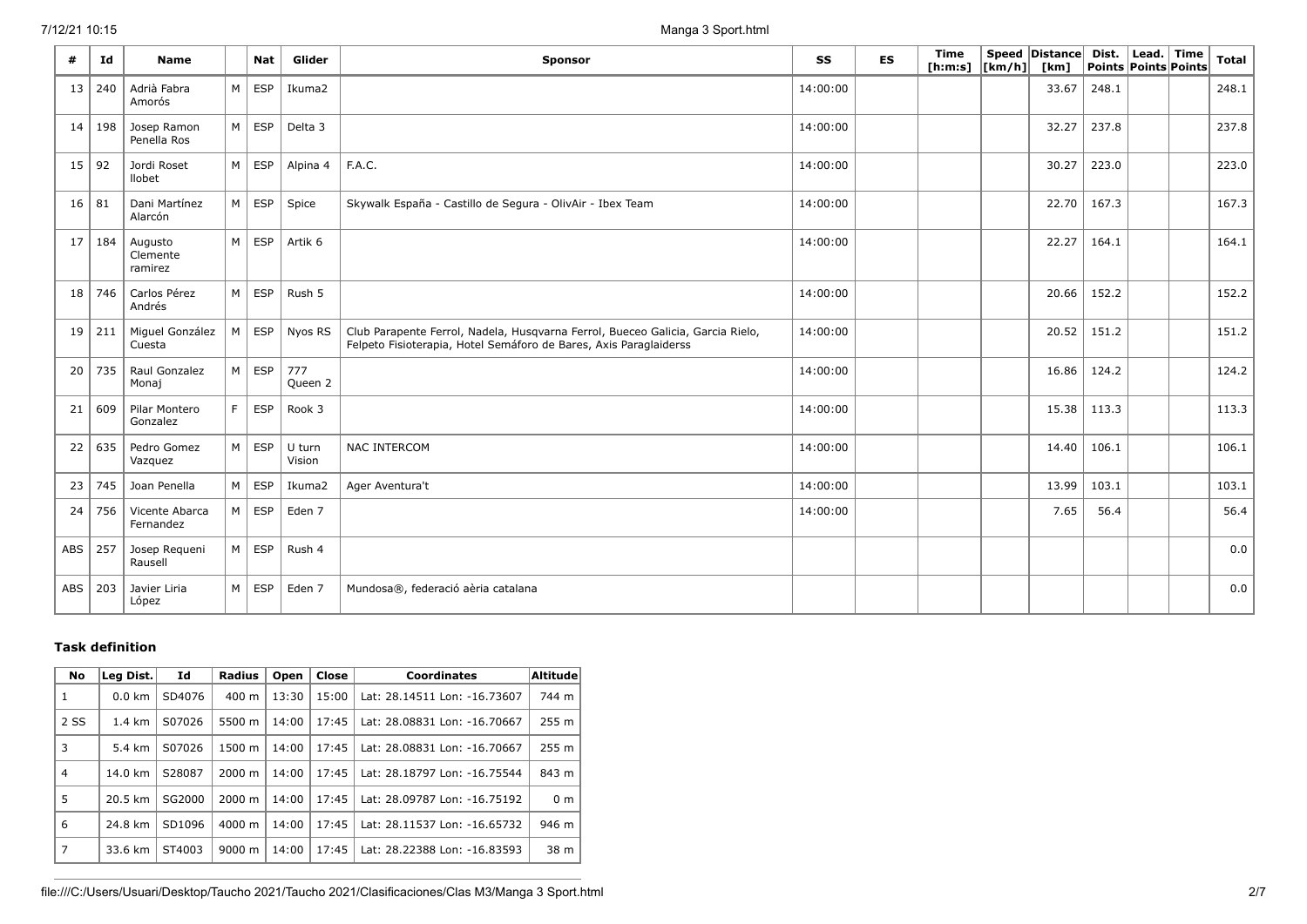7/12/21 10:15 Manga 3 Sport.html

| No    | Lea Dist.              | Id     | Radius           | Open    | Close | <b>Coordinates</b>                           | Altitude |
|-------|------------------------|--------|------------------|---------|-------|----------------------------------------------|----------|
| 8     | 42.8 km                | S07026 | 1500 m           |         |       | 14:00   17:45   Lat: 28.08831 Lon: -16.70667 | $255$ m  |
| 9     | 47.8 km                | SD4076 | 500 m            | $14:00$ |       | 17:45   Lat: 28.14511 Lon: -16.73607         | 744 m    |
| 10 ES | 50.8 km $\vert$ SG2000 |        | $2000 \text{ m}$ |         |       | 14:00   17:45   Lat: 28.09787 Lon: -16.75192 | 0 m      |
| 11    | 52.3 km                | SG2000 | 500 m            | 14:00   |       | 17:45   Lat: 28.09787 Lon: -16.75192         | 0 m      |

### **Notes**

| Ιd  | Name                     | Note    |
|-----|--------------------------|---------|
|     | 203   Javier Liria López | Ausente |
| 257 | Josep Requeni Rausell    | Ausente |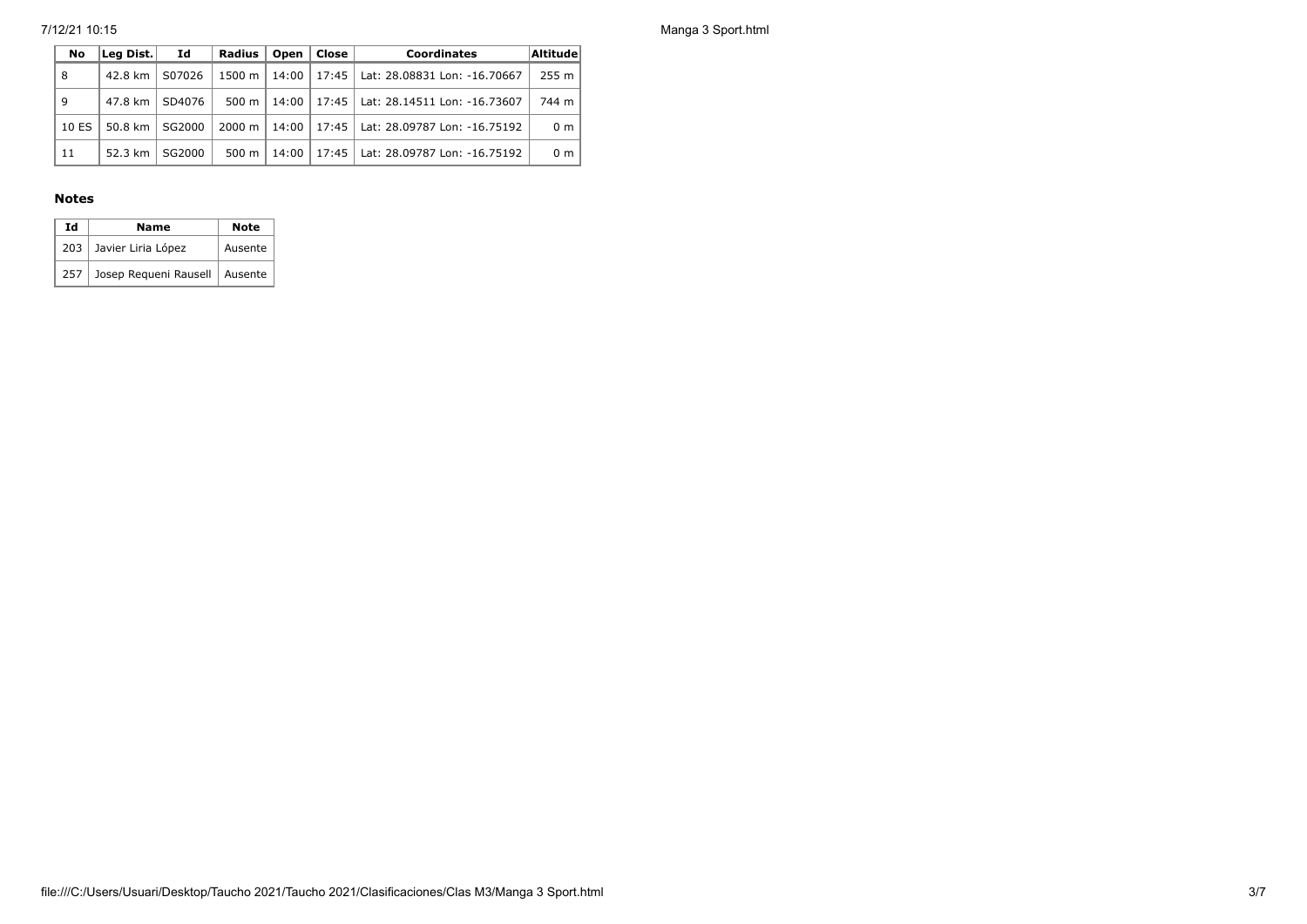7/12/21 10:15 Manga 3 Sport.html

**Pilots not yet processed (NYP)**

**Id Name**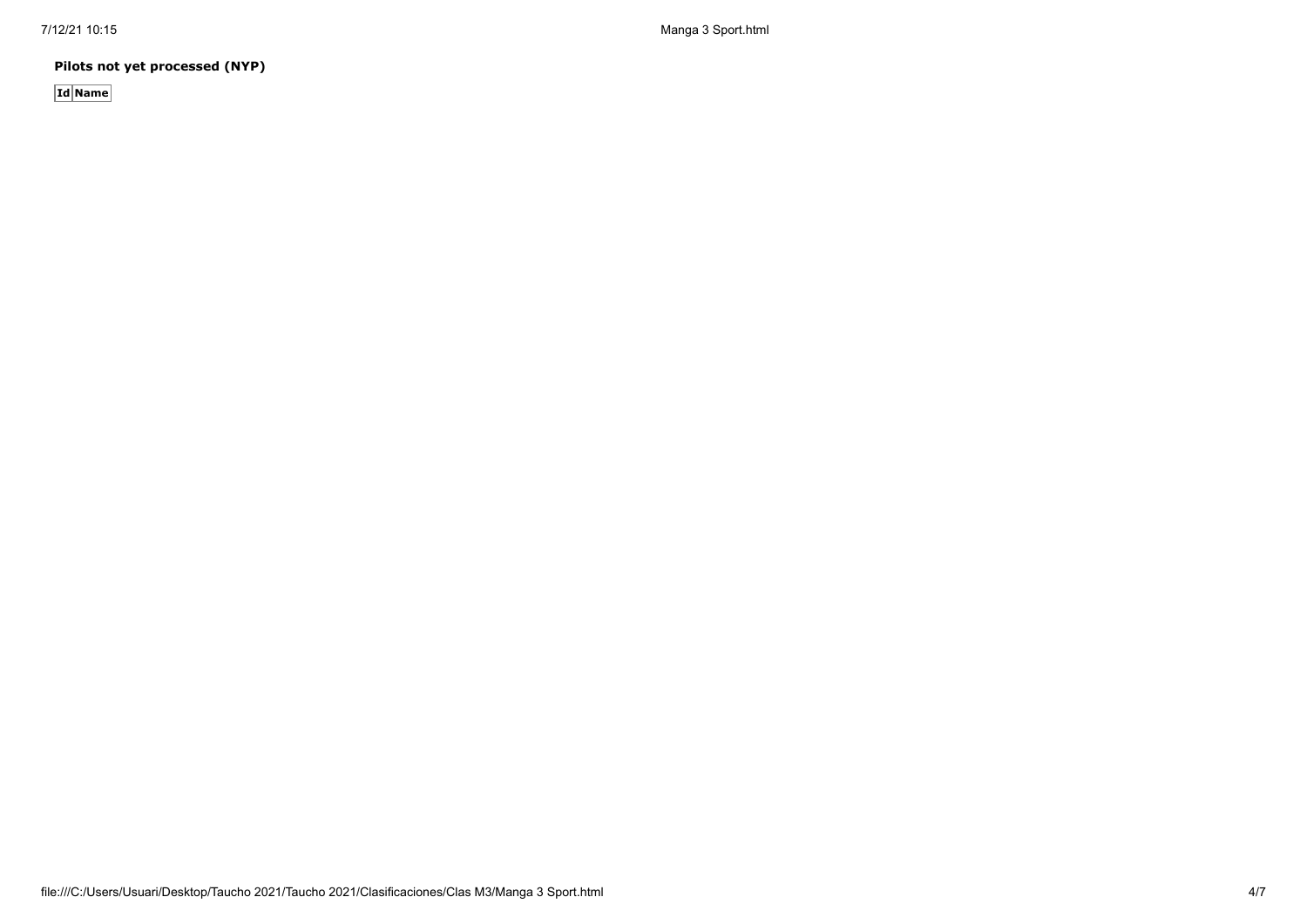#### **Task statistics**

| param                           | value                |
|---------------------------------|----------------------|
| ss distance                     | 49.35                |
| task_distance                   | 52.276               |
| launch to ess distance          | 50.776               |
| no_of_pilots_present            | 93                   |
| no_of_pilots_flying             | 92                   |
| no_of_pilots_lo                 | 37                   |
| no_of_pilots_reaching_nom_dist  | 56                   |
| no_of_pilots_reaching_es        | 56                   |
| no_of_pilots_reaching_goal      | 55                   |
| sum_flown_distance              | 3863.52              |
| best_dist                       | 52.276               |
| best time                       | 1.655                |
| worst_time                      | 2.7125               |
| qnh_setting                     | 1013.25              |
| no_of_pilots_in_competition     | 98                   |
| no of pilots landed before stop | 0                    |
| sum_dist_over_min               | 3496.804             |
| sum_real_dist_over_min          | 3496.804             |
| sum_flown_distances             | 3863.52              |
| best real dist                  | 52.276               |
| last_finisher_start_time        | 2021-12-06T14:00:00Z |
| last_start_time                 | 2021-12-06T14:00:00Z |
| first_start_time                | 2021-12-06T14:00:00Z |
| first_finish_time               | 2021-12-06T15:39:18Z |
| max time to get time points     | 2.9415               |
| goalratio                       | 0.5978               |
| arrival_weight                  | 0                    |
| departure_weight                | 0                    |
| leading_weight                  | 0.162                |
| time_weight                     | 0.4528               |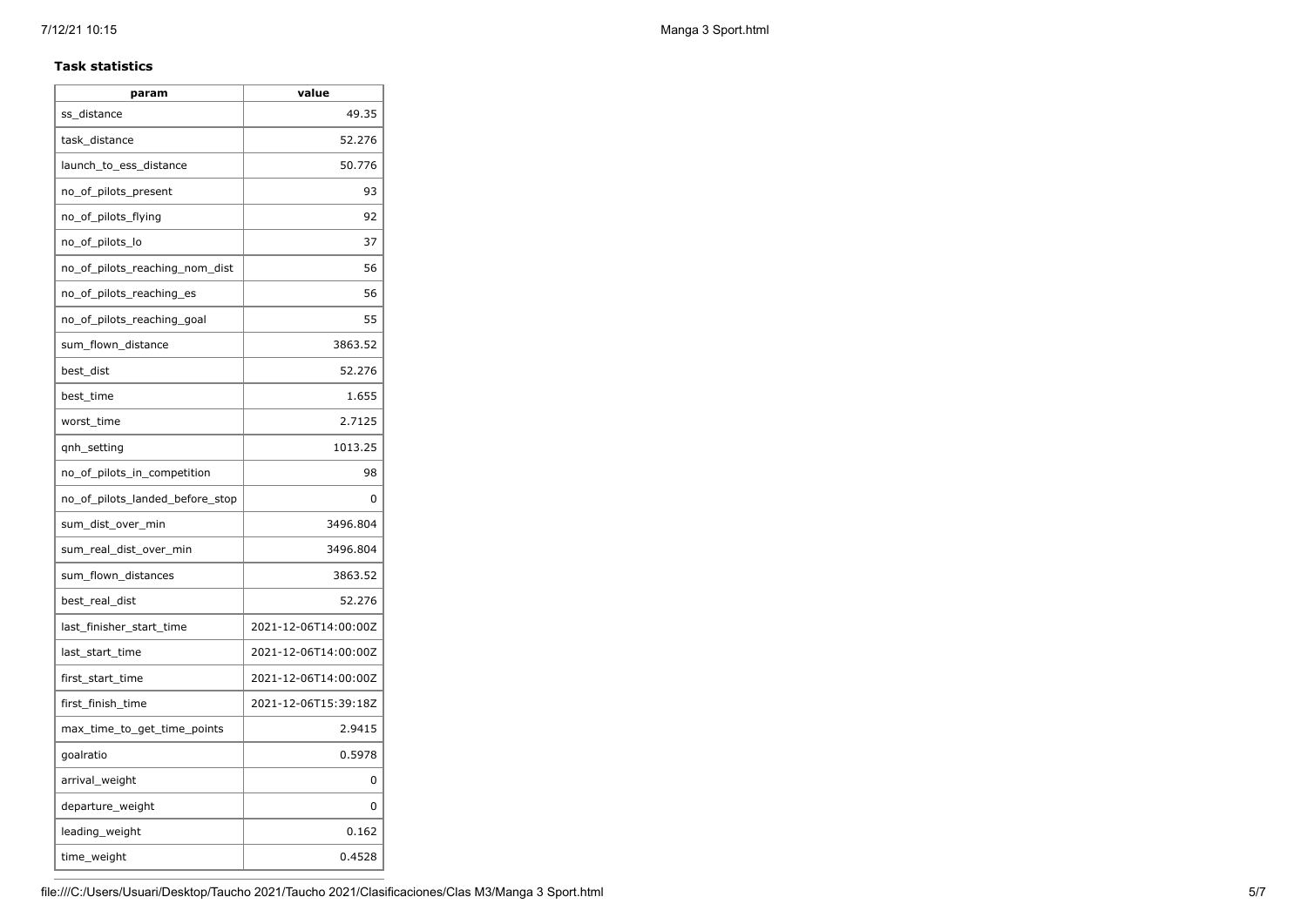| value    |
|----------|
| 0.3852   |
| 1.019    |
| 385.1758 |
| 452.8242 |
| 0        |
| 162      |
| O        |
| 1        |
| 1        |
| 1        |
| 1        |
| 1        |
| 0.9952   |
| O        |
|          |

## **Scoring formula settings**

| param                                        | value    |
|----------------------------------------------|----------|
| id                                           | GAP2020  |
| use_distance_points                          | 1        |
| use time points                              | 1        |
| use_departure_points                         | 0        |
| use_leading_points                           | 1        |
| use arrival position points                  | 0        |
| use_arrival_time_points                      | 0        |
| time points if not in goal                   | 0        |
| jump_the_gun_factor                          | $\Omega$ |
| jump_the_gun_max                             | 0        |
| use_1000_points_for_max_day_quality          | $\Omega$ |
| normalize_1000_before_day_quality            | 0        |
| time_validity_based_on_pilot_with_speed_rank | 1        |
| bonus gr                                     | 4        |
| no_pilots_in_goal_factor                     | 0.8      |